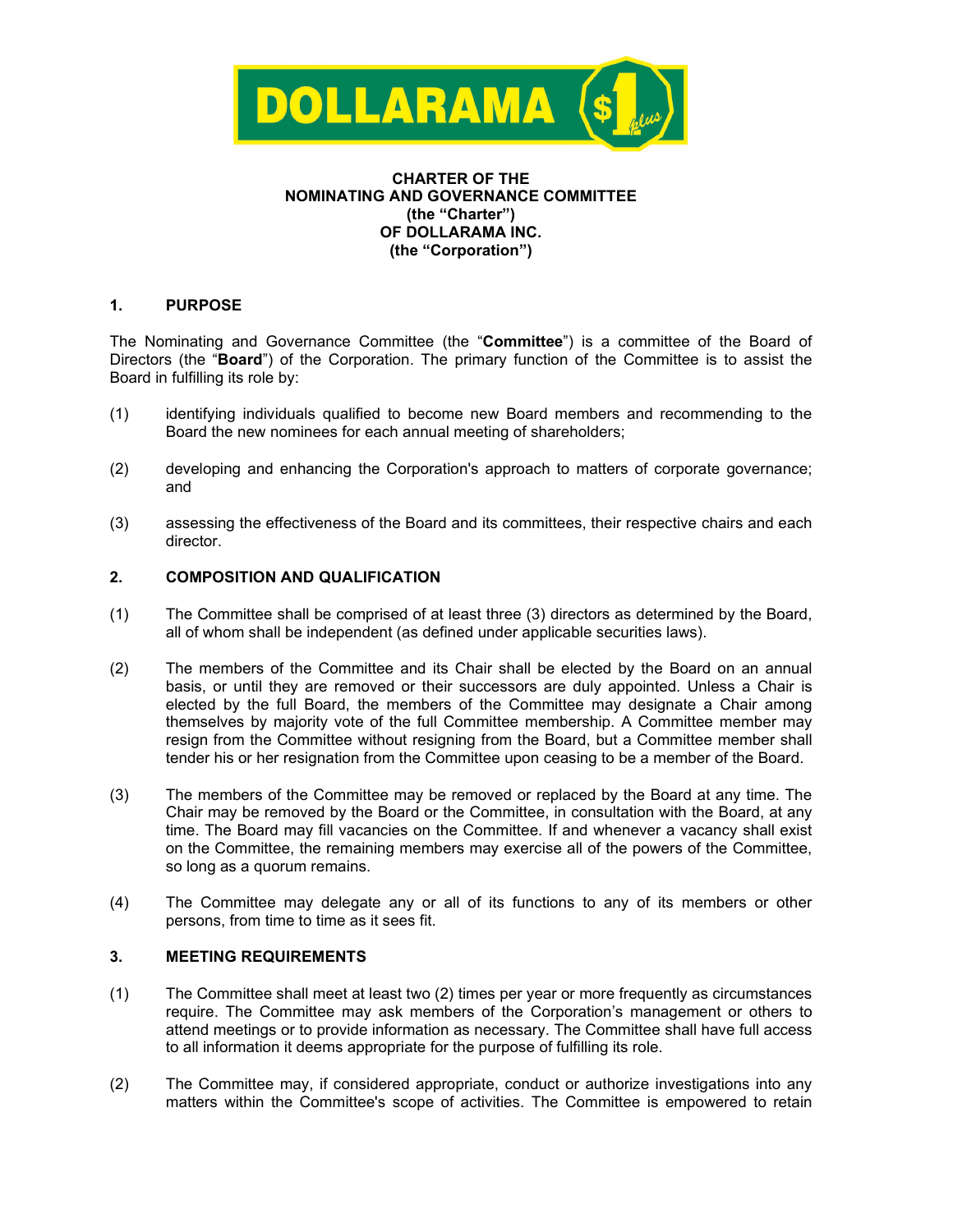independent counsel, accountants or other experts and other professionals to assist it in the conduct of any such investigation or otherwise as it determines necessary to carry out its duties. The Committee may set and pay (at the expense of the Corporation) the compensation for any such professionals.

- (3) A quorum for the transaction of business at any meeting of the Committee shall be a majority of the number of members of the Committee or such greater number as the Committee shall by resolution determine. All decisions and recommendations made by the Committee shall be made by a majority vote of the members present at the meeting.
- (4) Meetings of the Committee shall be held from time to time and at such place as any member of the Committee shall determine upon 48 hours notice to each of its members. The notice period may be waived by all members of the Committee. Each of the Chair of the Board, the Chief Executive Officer, the Chief Financial Officer or the Secretary shall be entitled to request that any member of the Committee call a meeting.
- (5) The Committee may meet by telephone conference call or by any other means permitted by law or the Corporation's by-laws.
- (6) The Chair shall approve the agenda for the meetings and ensure that supporting materials are properly prepared and circulated to members with sufficient time for study by the Committee members prior to the meeting.
- (7) The minutes of the Committee meetings shall accurately record the significant discussions of and decisions made by the Committee, including all recommendations to be made by the Committee to the Board and shall be distributed to the Committee members for approval.
- (8) The Committee, through its Chair, shall report to the Board on all proceedings and deliberations of the Committee at the first subsequent meeting of the Board, and at such other times and in such manner as the Board may require or as the Committee in its discretion may consider advisable.
- (9) The Committee shall review and recommend to the Board changes to this Charter, as considered appropriate from time to time.

### **4. RESPONSIBILITIES AND DUTIES**

To fulfill its responsibilities and duties, the Committee shall:

- (1) assist the Board in determining what competencies and skills the Board, as a whole, should possess and what competencies and skills each existing member possesses;
- (2) coordinate an annual evaluation of the Board and its committees, including one-on-one meetings between the Chair of the Committee and each director to assess their independence, competencies and performance, and perform a review of the size of the Board to ensure optimal decision-making and effectiveness;
- (3) identify individuals qualified to become members of the Board, in compliance with the Board Diversity Policy, and recommend such individuals to the Board for nomination for election to the Board or to fill vacancies on the Board occurring between annual meetings of shareholders, and make recommendations to the Board concerning committee appointments;
- (4) monitor the relationship between management and the Board and review the Corporation's governance structures to ensure that the Board is able to function independently of management;